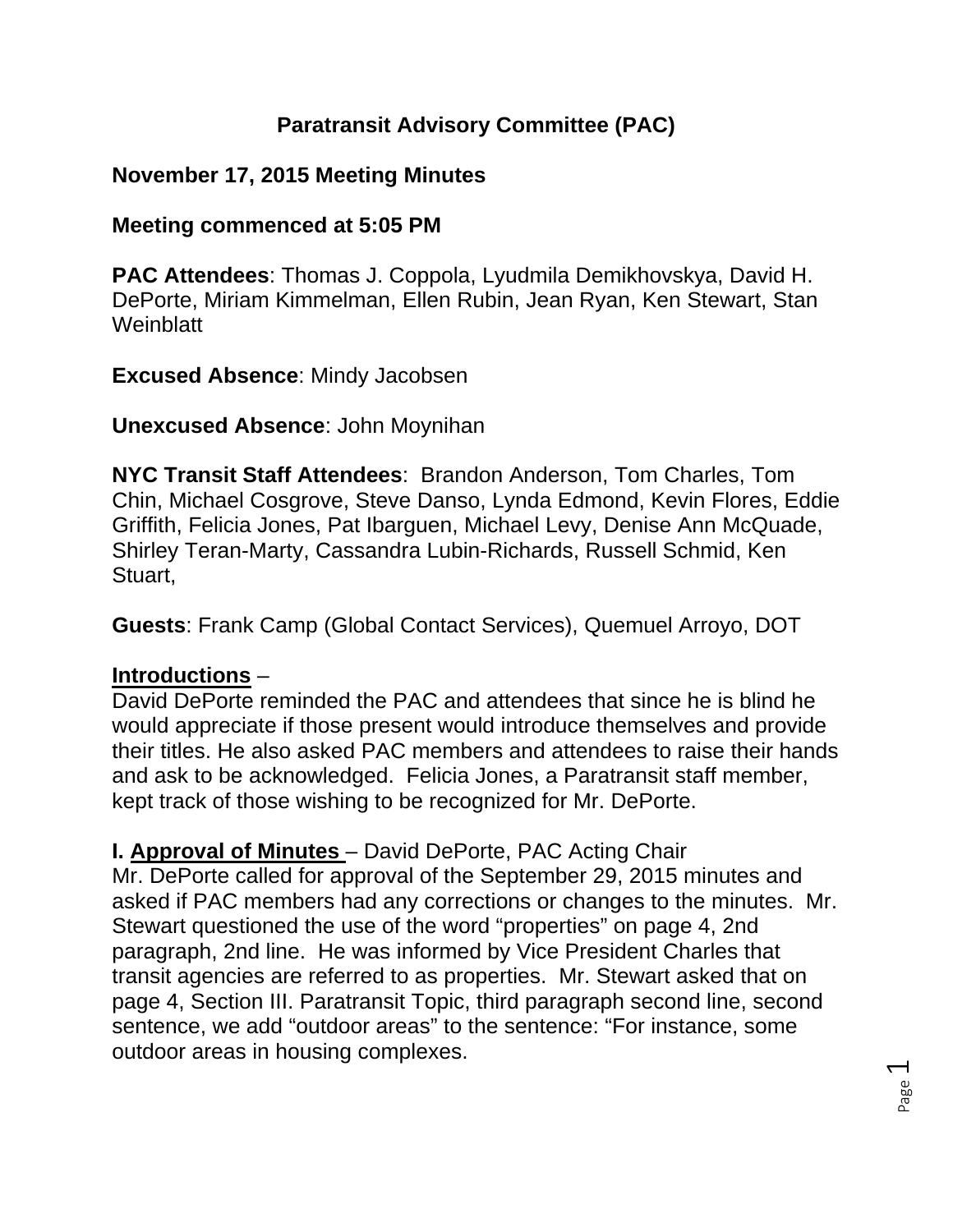Ellen Rubin moved to approve minutes and Miriam Kimmelman seconded the motion. Minutes were approved unanimously as amended with the understanding that Jean Ryan and Denise Ann McQuade will confer about Ms. Ryan's corrections in the near future.

# **II. AAR Service Report** – Vice President Thomas Charles

There has been a steady decline in AAR registration for the last few months but now we are seeing an increase in the registrant base and we believe this trend will continue.

September is typically a peak month with vacations ending and schools reopening. This September posed several travel challenges. Specifically, the Pope's visit, UN General Assembly Sessions, and the US Presidential visits to NYC were among the special events that effected travel in NYC this September. When diplomats travel from place to place, frozen zones are declared and these changes are not announced in advance. With so many dignitaries attending various events in the city, AAR customers had deterred travel in September but we are anticipating a rebound in October.

The Vice President reviewed highlights of August 2015 versus September 2015 and September 2014 statistics.

- AAR registrants increased from 140,364 in August 2015 to 142,752 in September 2015, a 1.7% increase. However, registrants decreased 6.0% from 151,827 in September 2014.
- Trips completed decreased from 527,622 in August 2015 to 518,732 in September 2015, a 1.7% decrease. There was a 4.3% decrease in September 2015 completed trips compared to 542,257 completed trips in September 2014,
- Carrier no-shows in August 2015 were 1,063 and in September 2015 there were 1,826, a 71.8%% increase. There was a 53.4% increase in September 2015 no-shows compared to 1,190 no-shows in September 2014.
- Total no-shows (carrier, customer and no-fault) in August 2015 were 12,358 and in September 2015 were 13,963, a 13.0% increase. There was a 16.6% increase in total September 2015 no-shows compared with 11,977 total no-shows in September 2014.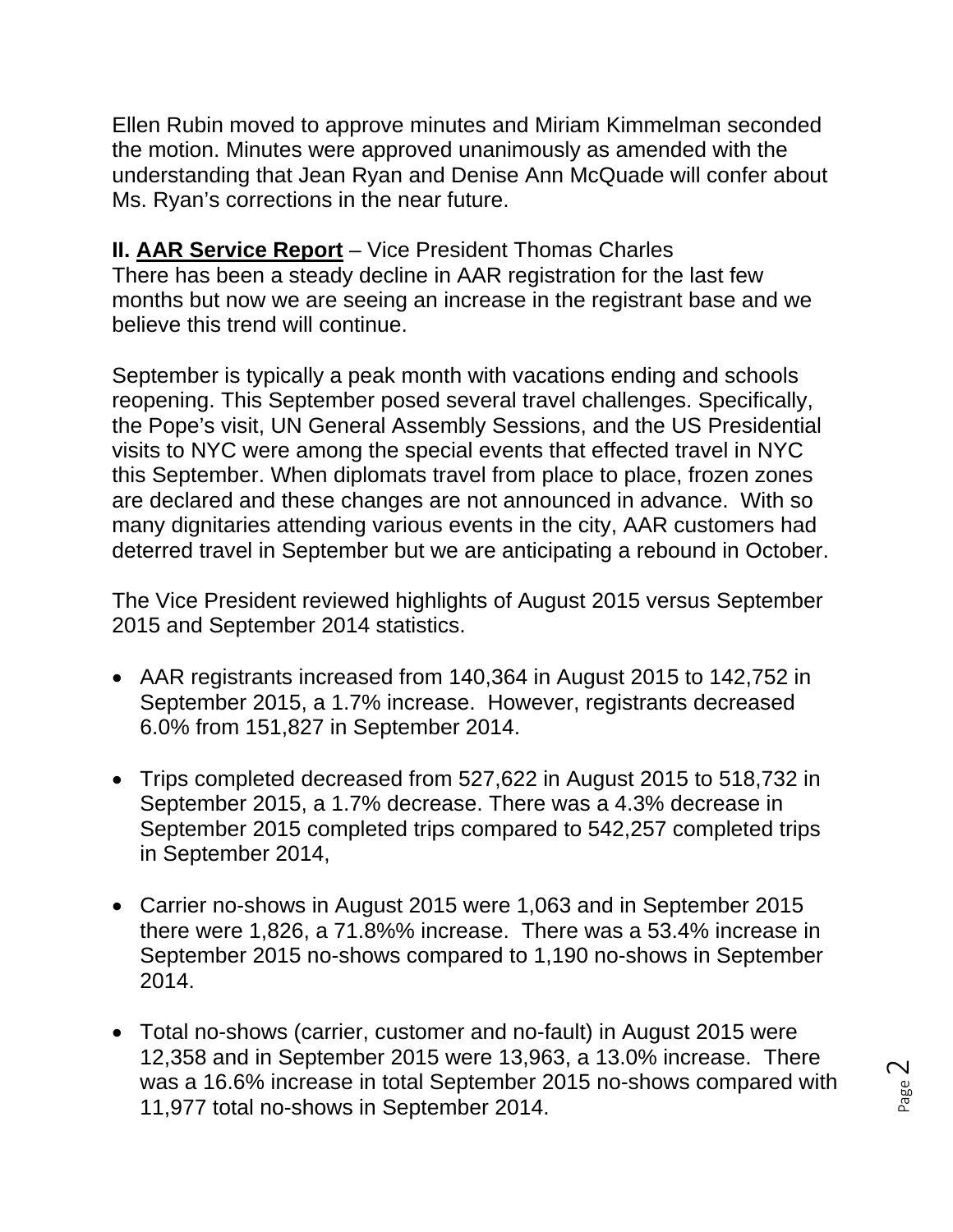- On-time Performance (OTP) decreased from 92.1% in August 2015 to 89.9% in September 2015. There was a 2.2% decrease in September 2015 OTP compared to the September 2014 OTP of 90.0%.
- Appointments on-time decreased from 89.0% in August 2015 to 84.0% in September 2015. This was roughly the same in September 2014.
- We have been studying OTP (vehicles arriving within the 30-minute of the scheduled pickup time) and on-time drop offs based on scheduled appointment times. Traffic in the city and construction have been causing much lower speeds in concentrated corridors. Therefore, we will be further lowering traffic speeds in our scheduling of trips. The goal for OTP is 92% or better.
- Average Reservation answering speed was 14 seconds in August 2015, 23 seconds in September 2015, and 26 seconds in September 2014.
- Average Reservation talk time was 4 minutes 31 seconds in August 2015, 4 minutes 30 seconds in September 2015 and 4 minutes 26 seconds in September 2014.
- Average answering speed for Travel Services was 9 seconds in August 2015, 19 seconds in September 2015 and 20 seconds in September 2014.
- Average Travel Services talk time was 2 minutes 19 seconds in August 2015 and 2 minutes 25 seconds in September 2015 and 4 minutes 5 seconds in September 2014.
- Complaints were 2,422 in August 2015 and 2,847 in September 2015, a 17.5% increase. Comparing 3,029 complaints in September 2014 to 2,847 complaints in September 2015 there was a 6.0% decrease.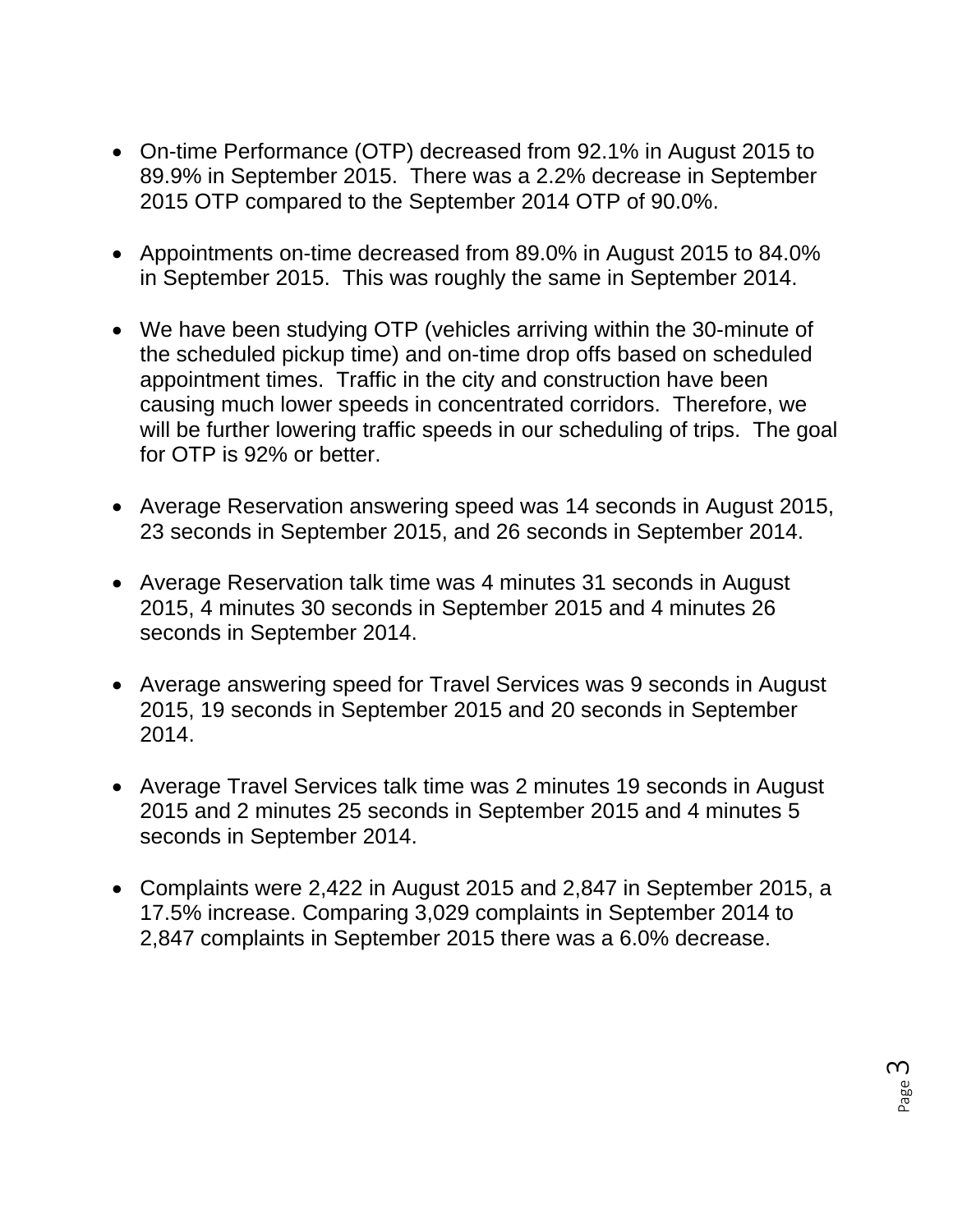- There were 3.25 complaints per 1,000 boardings in August 2015 and 3.94 complaints per 1,000 boardings in September 2015, a 21.1% increase. Comparing 4.04 complaints per 1,000 boardings in August 2014 and 3.94 complaints per 1,000 boardings in September 2015, complaints decreased by 2.5%.
- Commendations were 578 in August 2015 and 596 in September 2015, an increase of 3.1%. September 2015 commendations increased by 55.2% when compared to 384 commendations from September 2014.
- Total boardings were 744,925 in August 2015 and 723,120 in September 2015, a 2.9% decrease. There was a 3.6% decrease in September 2015 boardings when compared to the total boardings of 750,440 in September 2014.
- When we compare the number of trips completed to boardings, we found 29% more PCAs and guests are traveling. We will monitor this so that it does not negatively impact service to customers with disabilities. We cannot limit guests unless they impinge upon capacity to service customers with disabilities.

Mr. Charles concluded his report.

#### **III. Paratransit Topic** – Vice President Thomas J. Charles

#### **Call Center Operations**

Global Contact Services (GCS) was awarded a contract in December 2012 with an April 21, 2013 start date that coincided with the previous contract's end date. Performance under the previous contract had been degrading and became worse as the end of the contract approached. GCS started earlier than planned in order to supplement performance. Under the ADA, Paratransit must offer reservations 365 days a year and best practices require calls to be answered within 180 seconds. The Call Center takes 14 -15,000 calls daily in Travel Planning and 8 -9,000 daily calls in Travel Services. For New York City, we have to answer calls very quickly to keep pace with the incoming call volume.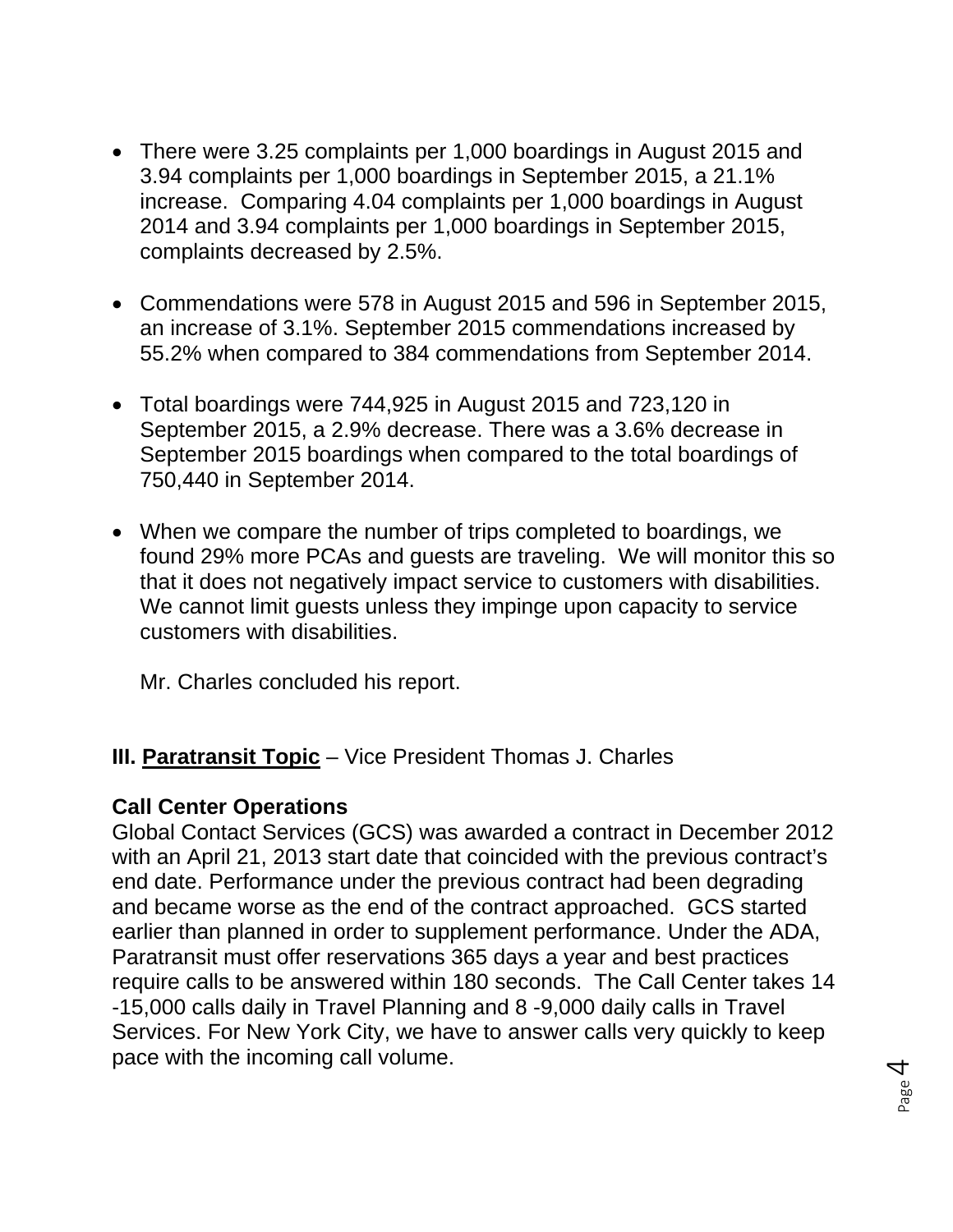For the last three years of the previous contract, answering speed was averaging roughly 3 minutes. Some months, the longest answering time was as high as 6 minutes. Considering 9 million annual trips, the volume of calls being processed in the call center is unrivaled by any other Paratransit properties. The call center is charged with answering phone calls quickly, taking accurate information and confirming the itinerary. Travel Planning is averaging roughly 4 minutes and 20 seconds talk time per call and Travel Services is averaging 2 minutes and 20 seconds. To address the volume of calls, we need to keep the calls flowing, conduct business and move on.

Two unions recently competed to represent GCS staff. One of the unions went to the National Labor Review Board (NLRB). The NLRB ultimately recognized the Transport Workers Union Local 100 (TWU) as the successful Collective Bargaining Unit. Various allegations were also brought to the MTA Board's attention in October which prompted internal reviews of the Call Center. The allegations have not been substantiated and the collective bargaining process between the TWU and GCS is underway.

There have been sporadic claims of bed bugs dating back to the previous contract. However, there has never been evidence of an infestation at the call center. There is a 7 day per week cleaning schedule, routine extermination service and protocols should there be any signs of infestations. An expert entomologist recently inspected the facility and saw no evidence of infestations although he informed us that sporadic bugs could be brought in unknowingly by staff. He offered suggestions to help avoid any future issues.

Wages will ultimately be determined through the collective bargaining process. GCS management is currently required to maintain the status quo until collective bargaining is completed. NYC Transit is not part of the collective bargaining process.

GCS is contractually required to provide appropriate service and as such, attendance and accuracy are critical. GCS has provided very good service as evidenced in recent Customer Satisfaction Surveys. Agents are competent and professional. Rules are clearly communicated.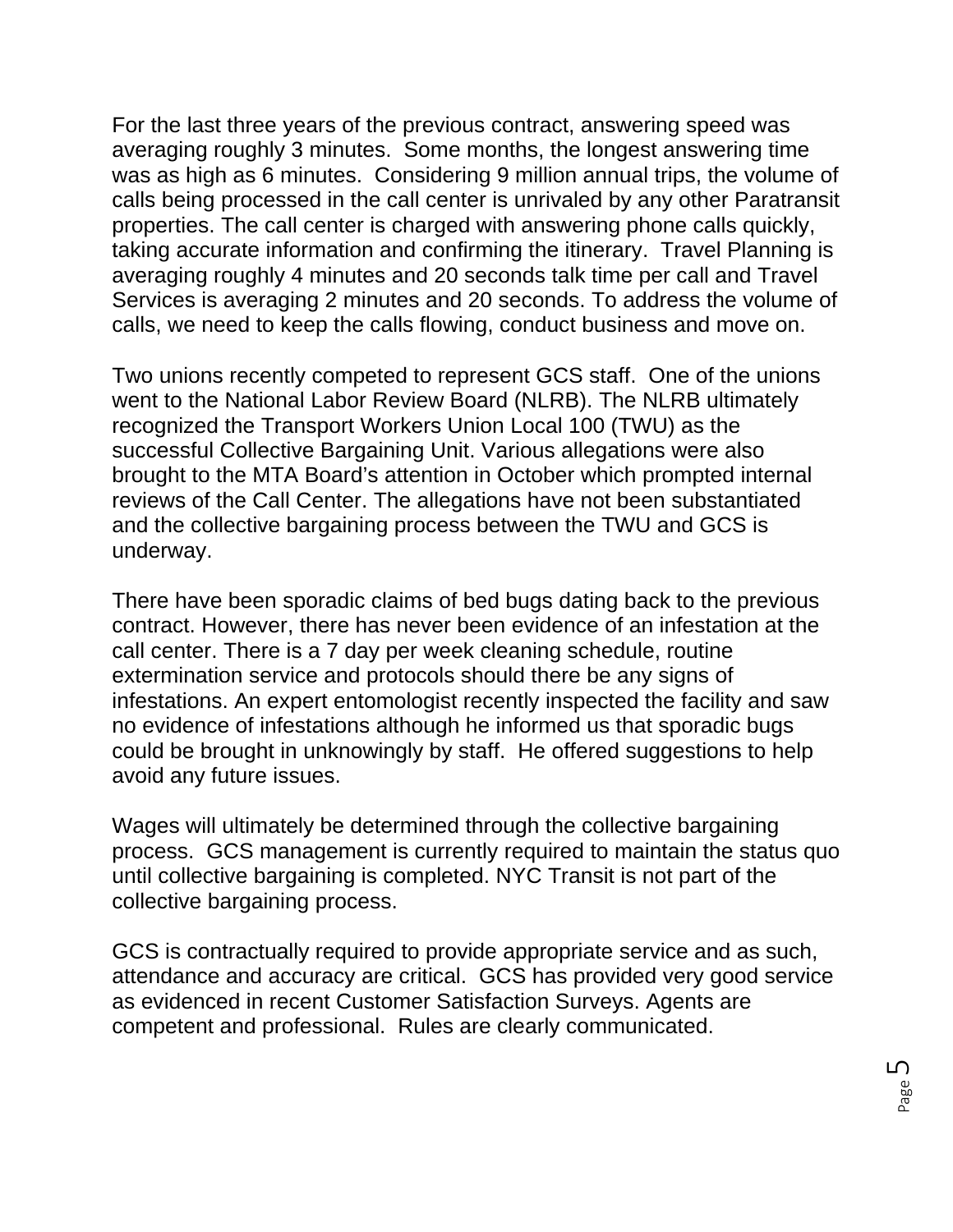The TWU indicated they were moving to take a strike vote but later informed us that instead they would meet with Global on Friday, November 20 with the hopes of furthering negotiations on a Collective Bargaining Agreement. In the event of a job action AAR would continue to operate. In such event, GCS is required to keep the Call Center operating. Additionally, there are subscription trips that do not require reservations and customers may book trips through the "Manage My Trip" portal via the internet. Luda Demikhovskaya asked about if there were strike contingency plans. The Vice President explained that GCS has a plan that supports service even in the event of a job action.

Collectively, GCS has 600 staff persons working in the 24 hours/ 7 days a week Call Center which has roughly 250 work stations. The seating configuration is currently being looked at with the intent of increasing the number of work stations. This will be accomplished by converting cubicle workstations to a bench style work station. Jean Ryan asked Vice President Charles for clarification on work station conversion. The Vice President explained the differences between cubical space and bench style work stations, which are more customary in call centers.

Stan Weinblatt said it is his understanding GCS workers get \$10 starting. The Vice President responded that there is a 90-day probationary period at \$9+ per hour. After probation, the rate goes up to \$10+ and continues to increase over time. Albany has been pursuing a minimum \$15.00 per hour rate and announced that State employees will be brought to this salary by 2018. This will come into play during the collective bargaining between GCS and the TWU and in other areas of Paratransit contracted out service.

It was further added that GCS employees receive five paid sick days, a week of vacation, five paid holidays, health insurance, dental, & vision coverage, a robust health plan to which workers contribute to.

Kenneth Stewart moved that that the PAC wished to expresses its great appreciation of the GCS employees for their competence and efficiency in responding to telephone customer requests.

Tom Coppola seconded the motion.

The motion passed unanimously.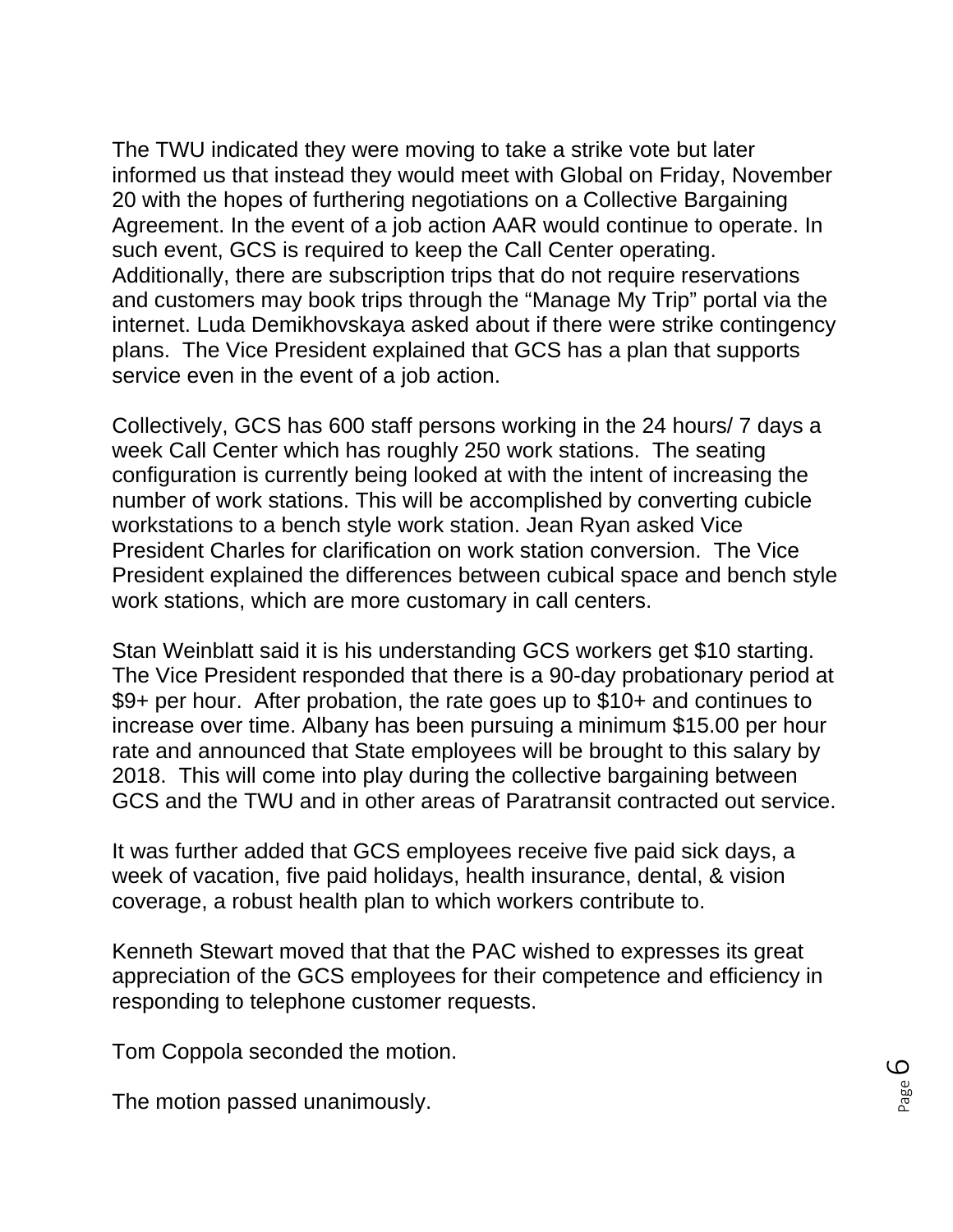# **IV. PAC Topic(s)**

## **Suspensions and Appeals**

The PAC was concerned that no-shows and late cancelation suspensions may be based on the same volumes for heavy and light users of the service. The Vice President stated the language talks about "pattern and practice" and that the Federal Transportation Administration (FTA) requires focus on a "pattern and practice" in such policies. The Vice President explained that missed trips are flagged when a customer reserves seven or more trips within any month and no-shows and/or late cancels 30% or more of those scheduled trips. The records of any customers that fall into this category are reviewed for possible suspension. Notices go out in the second or third week of the month to inform customers of the negative impact of no-shows and late cancels on the service. Also, this notice is to advise customers that continued no-shows and late cancellations will lead to suspension.

Suspended Customers have the right to appeal and bring other facts and circumstances to our attention for consideration. Appeals can be made in person or by writing. About 200-300 suspensions are appealed in a month with 50% of them being successfully appealed.

Customers demonstrating excessive missed trips may be suspended for a reasonable period of time. Those with repeated violations will receive progressively longer suspensions.

The policy is available on our web site. We send warning notices out, give a lot of consideration to appeals, have progressive suspension periods and focus on the top tier of customers that have a pattern of No-shows and Late Cancels. The intent is not to suspend but to limit the instances of No-shows and Late Cancels to the extent possible as they negatively impact service.

Miriam Kimmelman stated she believed you must cancel two hours before your pickup to avoid a late cancelation and Mr. Stewart suggested reiterating the two-hour cancellation policy in the next "On The Move."

AVLM has helped clear up the instances of disputed no-shows. Mr. DePorte stated that AVLM will show exactly where the driver is. Drivers need to look at the manifest to make sure they are at the appropriate pick up location. Mr. Stewart stated we should let drivers know that we know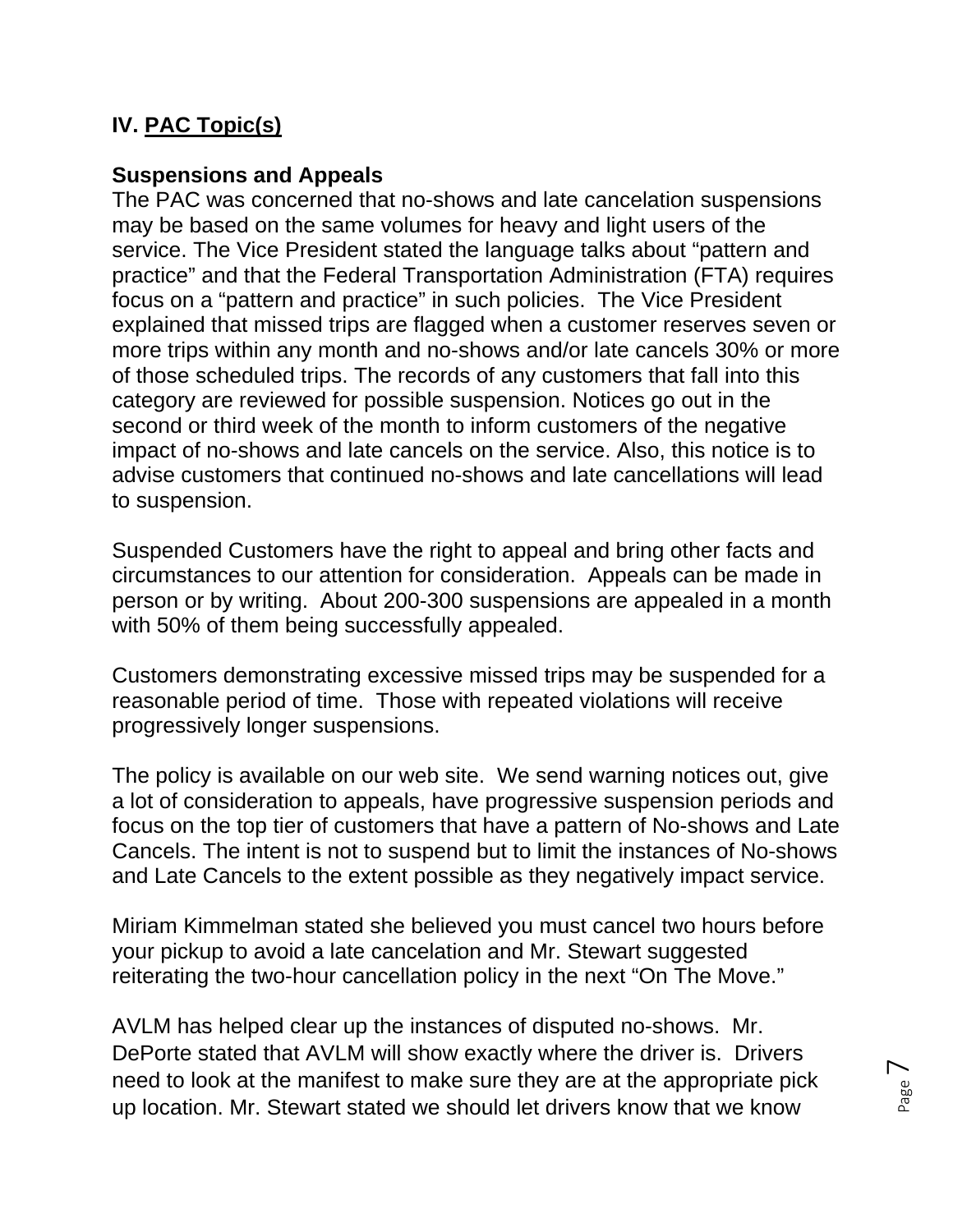where they are located. The Vice President confirmed that drivers are aware that the AVLM shows their exact location and added that even though drivers push a button called performed, our system still records their actual arrival at the location.

## **V. Member Feedback - Customer Relations Unit**

Tom Coppola inquired as to the functions of the Customer Relations Unit (CRU). Kenneth Stuart, Customer Relations Officer, responded that the CRU is responsible for outreach to our customer base and potential customers. This involves providing presentations to organizations serving individuals with disabilities, senior centers, independent living centers, AARP, schools, senior groups at synagogues and churches, colleges, hospitals, and staffing tables at fairs where we distribute information about AAR, etc. This year customer relations participated in 137 such outreaches. The CRU staff coordinates updates to publications like the *Guide to Access-A-Ride Service, How to Apply or Recertify for Access Ride Paratransit Service, Drivers and Customers Can Make Everyone's Ride Better* and Access-A-Ride Metrocard brochures. The CRU also updates materials on the AAR website, administers a Travel Training program, responds to questions and complaints in a timely manner and also operates the AAR comment line where complaints, questions and commendations are made by customers.

Mr. Coppola stated that in 15 years of traveling on AAR he's made two or three complaints and only received form letters. Ken Stuart of the CRU explained our Right Now System in which we record, track and respond to 3 to 4,000 complaints, questions and commendations each month. All this information is also categorized and put into reports for dissemination in order that AAR staff and contractors can use this feedback to help improve service.